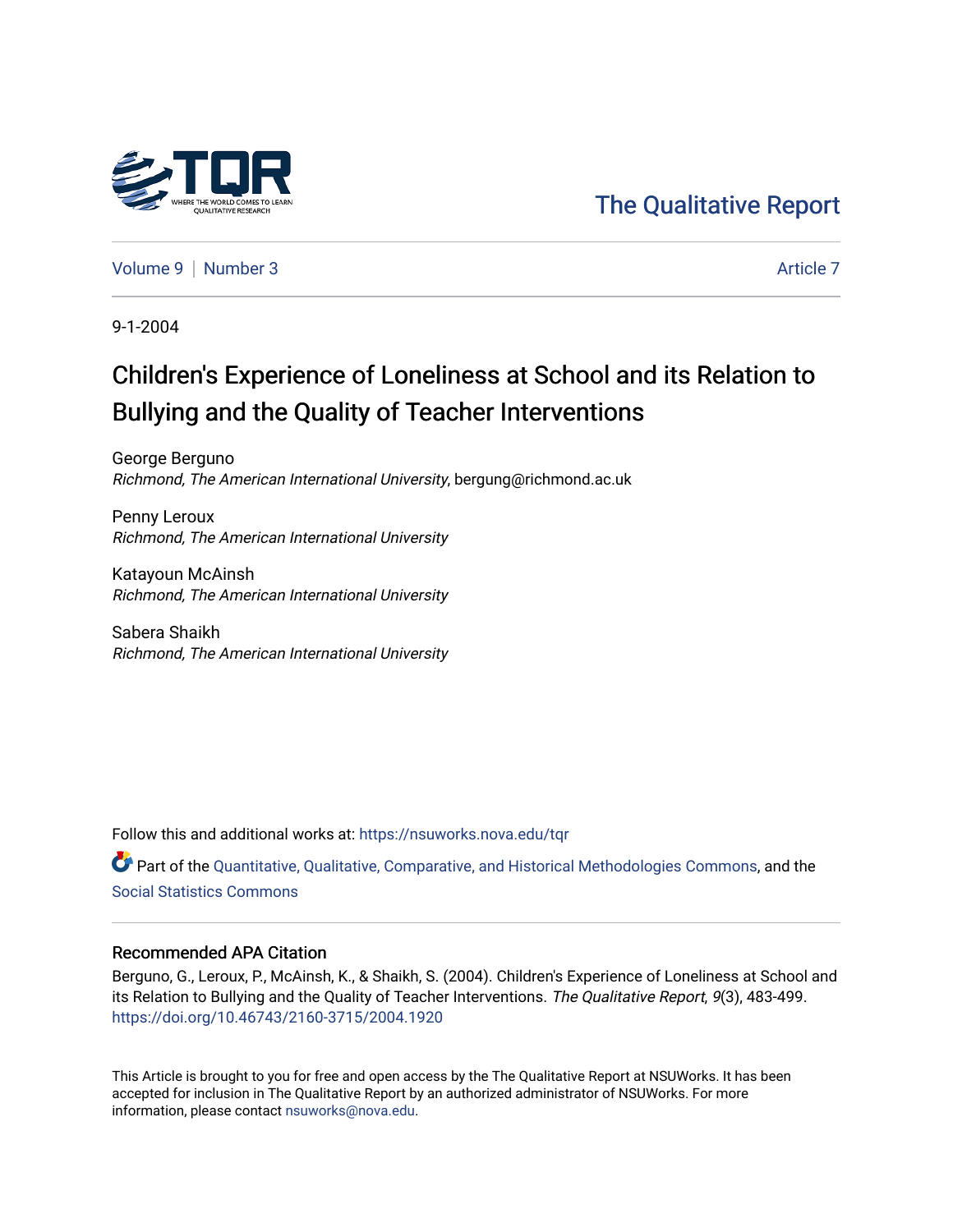# **Qualitative Research Graduate Certificate** Indulge in Culture Exclusively Online . 18 Credits **LEARN MORE**

## Children's Experience of Loneliness at School and its Relation to Bullying and the Quality of Teacher Interventions

#### Abstract

Forty-two children aged between 8 and 10 years were interviewed about their experience of loneliness at primary school. The children were further asked to describe their experiences of being bullied, as well as to comment on their perception of the consequences of particular teacher interventions. It was found that a majority of children (80%) had periods of being lonely at school and that these experiences were associated with boredom, inactivity, a tendency to withdraw into fantasy, and a passive attitude towards social interactions. Moreover, children who invested in very few friendships were more vulnerable to becoming isolated. Similarly, a majority of children (68%) claimed to have been bullied, with lonely children being more likely to be victimized by peers. Furthermore, children reported that teacher interventions were on the whole not effective in bringing an end to their victimization experiences. Thus, the findings indicated that both bullying and particular kinds of teacher interventions were contributing factors to children's prolonged sense of loneliness at school. A developmental model of the interrelationship of these three variables is proposed and discussed.

#### Keywords

Loneliness, Bullying, School, Phenomenology, and Life-World

#### Creative Commons License



This work is licensed under a [Creative Commons Attribution-Noncommercial-Share Alike 4.0 License](https://creativecommons.org/licenses/by-nc-sa/4.0/).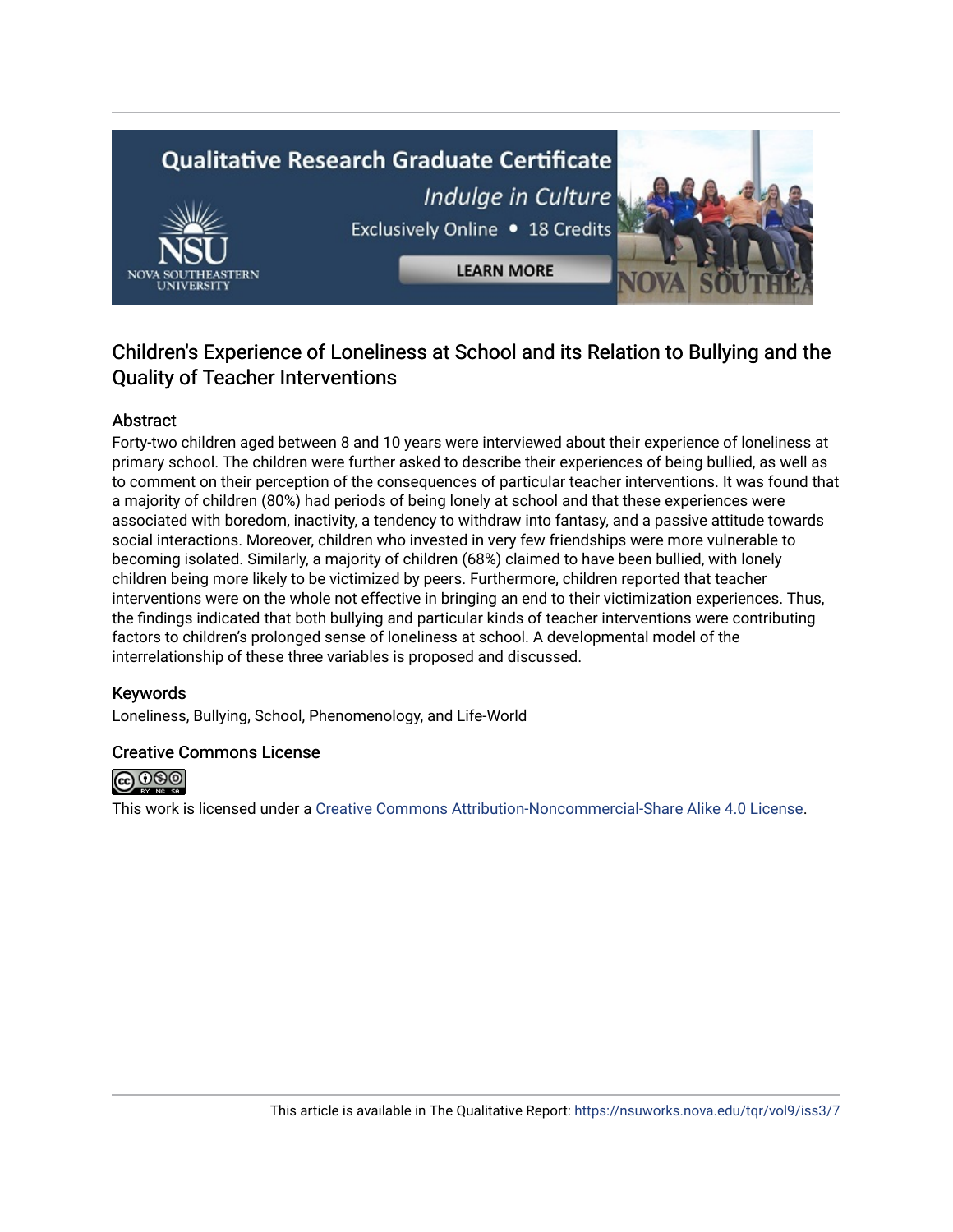## **Children's Experience of Loneliness at School and its Relation to Bullying and the Quality of Teacher Interventions**

### **George Berguno, Penny Leroux, Katayoun McAinsh and Sabera Shaikh**

Richmond, The American International University in London, England

*Forty-two children aged between 8 and 10 years were interviewed about their experience of loneliness at primary school. The children were further asked to describe their experiences of being bullied, as well as to comment on their perception of the consequences of particular teacher interventions. It was found that a majority of children (80%) had periods of being lonely at school and that these experiences were associated with boredom, inactivity, a tendency to withdraw into fantasy, and a passive attitude towards social interactions. Moreover, children who invested in very few friendships were more vulnerable to becoming isolated. Similarly, a majority of children (68%) claimed to have been bullied, with lonely children being more likely to be victimized by peers. Furthermore, children reported that teacher interventions were on the whole not effective in bringing an end to their victimization experiences. Thus, the findings indicated that both bullying and particular kinds of teacher interventions were contributing factors to children's prolonged sense of loneliness at school. A developmental model of the interrelationship of these three variables is proposed and discussed. Key Words: Loneliness, Bullying, School, Phenomenology, and Life-World* 

The focus of the present research is the experience of loneliness, an area of human relating which, although universal, has not been given sufficient attention by contemporary psychological research. Although it is possible to discuss loneliness in its existential sense, as a condition which is interwoven into our everyday human activities (Jaspers, 1970; Moustakas, 1961), the approach that will be adopted here is to view it as a response to an interpersonal situation. The rationale for adopting this approach is rooted in the work of Sullivan (1953), who argued that loneliness in childhood could best be understood as the frustration of intimacy needs. Moreover, this approach is in keeping with the suggestion that a phenomenological approach to human development would seek to clarify children's life-worlds by means of descriptions of their intersubjective experiences (Berguno, 2003). Thus, in the present study, loneliness is construed as a human response to having had and lost a certain type of relationship. It is a situation in which the need for contact and tenderness are frustrated (Fromm-Reichmann, 1959). It can be such a frightening and painful experience that an individual may feel driven to reestablish communication with others without concern for the interpersonal consequences.

Nevertheless, the experience of loneliness can be extraordinarily persistent, since it is not solely a desire for company, and therefore cannot be satisfied by simply being around others. Loneliness only yields to a very specific form of relationship; it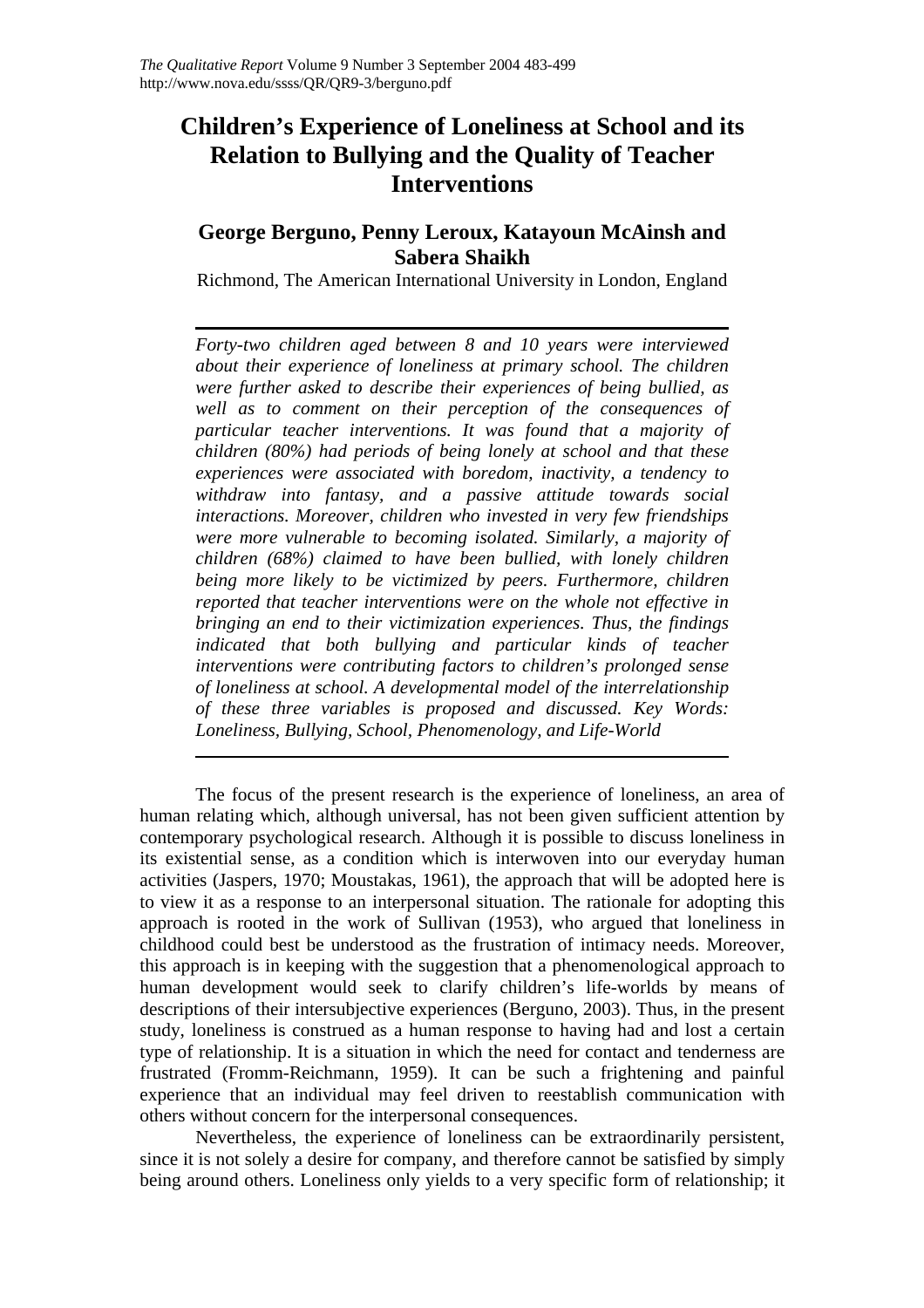can be interrupted by social activity but not alleviated by it (Bowlby, 1969; Sullivan, 1953). Social activity may, in fact, deepen the loneliness by highlighting the absence of meaningful interaction. Once a specific relationship has been established or repaired, loneliness vanishes, although the lonely individual may not in fact be in a position to establish the wished for relationship through his or her own efforts. The experience of loneliness is often accompanied by boredom and aimlessness. Everyday tasks and routines may lose their meaning and the lonely individual may blame himor herself for his or her "weakness." Moreover, the lonely individual may find that others respond to his or her loneliness with irritation and a lack of empathy, a situation which may then lead to further isolation.

The psychoanalytic literature considers that the roots of loneliness can be found in infancy, whenever the earliest need for contact is frustrated (Klein, 1990). The developmental literature has highlighted that children have a deep need to involve others in their personal concerns, as well as the need to be invited into relationships by others. Thus, the lonely child would be one who cannot obtain the participation of his or her parents and/or significant others in his or her social arena and who compensates for this lack by developing a rich fantasy life. This way of dealing with the pain of loneliness may have consequences for later periods of life, as interpersonal demands continue to gain in complexity (Terrell, Terrell & Von Drashek, 2000). This is especially true of the early adolescent phase, when the need for both interpersonal security and intimacy "collide" with the need for sexual contact (Sullivan, 1953).

Given the above observations, it seems surprising that there have been few studies of the experience of loneliness in childhood. It is possible that this is so because the problem of loneliness has been attributed mainly to the elderly or those with learning disabilities (Margalit & Ben-Dov, 1995). Or perhaps it is due to a reluctance to admit that children are capable of experiencing this kind of interpersonal pain. There have also been correlational studies that have shown that loneliness is associated with shyness, poor social skills, low self-esteem and social dissatisfaction (Ames, Ames & Garrison 1997; Demir & Tarhan 2001). Most importantly, it has been suggested that loneliness is the essential quality of mental illness (Van Den Berg, 1993) and indeed, there have been a number of studies indicating a relationship between loneliness and a variety of mental health problems such as drug abuse, suicide, delinquency, school adjustment problems, alcoholism, anxiety disorders and depression (Anderson & Harvey, 1988; Brennan & Auslander, 1979; Kochenderfer & Ladd, 1997; Ladd, Kochenderfer & Coleman, 1997; Sullivan 1953).

Nevertheless, research into loneliness in childhood has been relatively scarce, so that we do not as yet have reliable descriptions of the development of this interpersonal phenomenon (Asher, Hymel & Renshaw, 1984). Moreover, these studies have tended to focus on children aged ten years or above, with self-reports and questionnaires as the favoured research tools (Cassidy & Asher, 1992; Kochenderfer-Ladd & Wardrop, 2001). Among the noticeable exceptions to this trend are the studies by Hart, Yang, Nelson, Robinson, Olsen and Nelson (2000) and Gazelle and Ladd (2003). Hart et al. (2000) have provided evidence that passive solitary behaviour may be associated with peer rejection as early as preschool, while Gazelle and Ladd (2003) have shown that the combined influence of anxious solitude and peer exclusion in the early school years are predictive of depressive symptoms later. However, a number of observations can be made at this point. First, knowledge of the experience of loneliness in children aged six to ten is still severely lacking. Second, the methodological tools mentioned above are limited in that they are unable to provide us with sufficiently detailed descriptions of the experience of loneliness in young children. Finally, these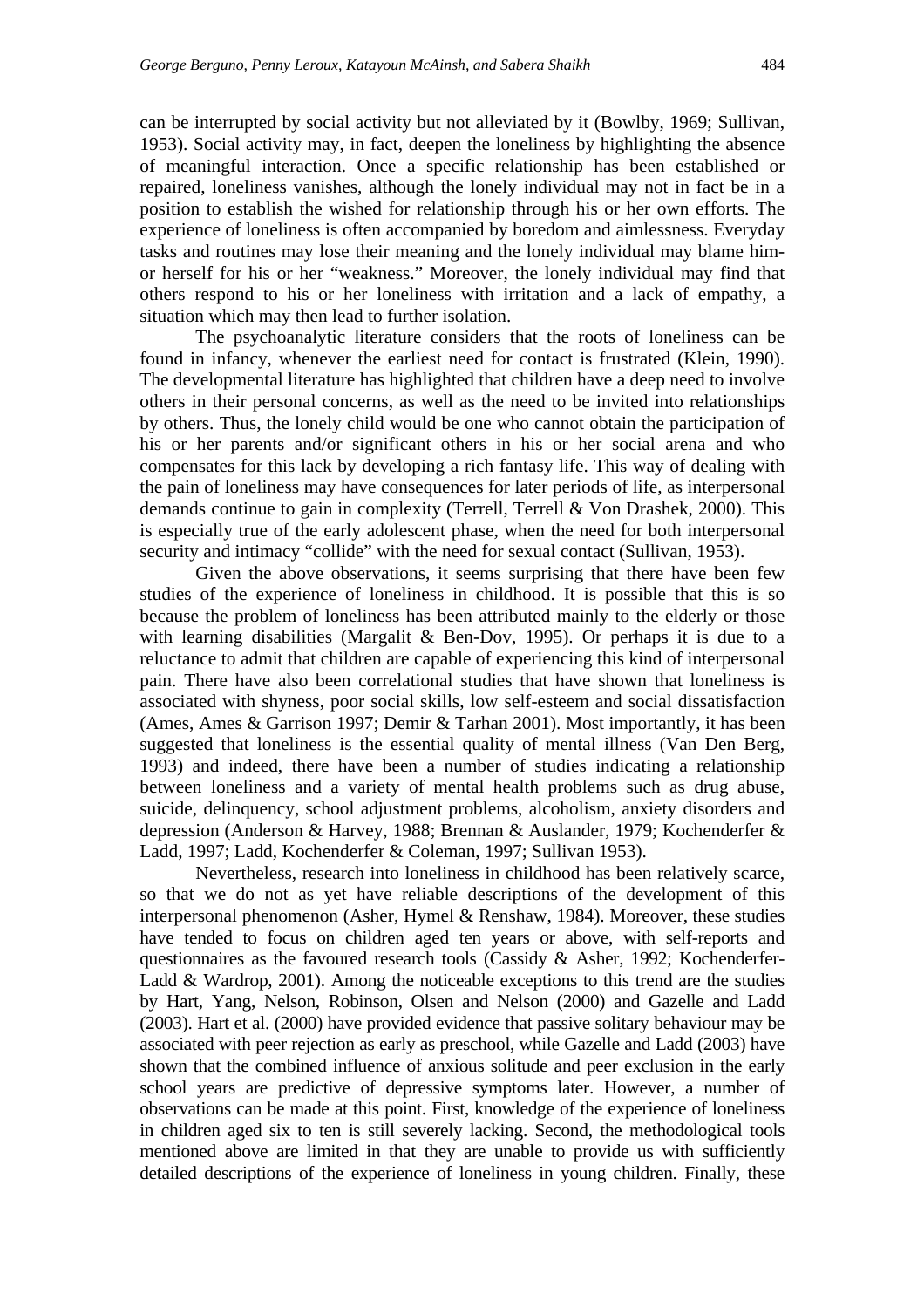methods neglect the interpersonal dimensions of the experience (Rokach, Bacanli & Ramberan, 2000).

The association of children's solitary behaviour with peer rejection, as described above, raises the possibility of a more direct link between children's experiences of loneliness and bullying (Kochenderfer & Ladd, 1996a). Might it be that children's victimization experiences lead them to withdraw from interpersonal contact? Research by Kochenderfer and Ladd (1996a), Kochendefer-Ladd and Wardrop (2001) and a more recent study by Ladd and Troop-Gordon (2003) have given support to this possibility. Moreover, victimized children are more likely to have negative views about school and to perceive the overall school environment as unsafe or even threatening, than those children who do not report being bullied (Kochenderfer & Ladd, 1996b; Slee, 1994). Or might it be that the child's solitary behaviour increases the likelihood of being bullied? This second possibility has not yet been sufficiently investigated, nor has the possibility of a bi-directional influence been tested empirically.

Previous researchers have approached the phenomenon of loneliness in one of two ways. Loneliness has either been construed as a predictor of interpersonal difficulties (Boivin & Hymel, 1997) or it has been perceived as the result of negative self-appraisals and negative peer beliefs, or peer victimization (Kochenderfer & Ladd, 1996a; Kochenderfer-Ladd & Wardrop, 2001; Kupersmidt, Buchele, Voegler, & Sedikides, 1996; Ladd & Troop-Gordon, 2003; Renshaw & Brown, 1993). In both approaches, the underlying assumption is that there is a unidirectional causal link between loneliness and some other phenomenon. A phenomenological approach to understanding loneliness, however, would seek to clarify its 'horizons' (Husserl, 1977). This would entail provisionally suspending our causal assumptions about the phenomenon and turning our attention to the meaningful configuration of events that presents itself to observation. The complexities of adopting such an approach to the study of loneliness was first highlighted by Sullivan (1953). He indicated that loneliness was difficult to describe because, although it could be construed as a response to an interpersonal situation, it also becomes an important motivational factor in the child's interpersonal development. It is on this basis that we have raised in the present study the question of a bi-directional influence, as follows. If as a consequence of peer victimization, a child withdraws into loneliness, might it be that the child's experience of loneliness is communicated to peers in a way that invites further victimization?

Similarly, although children's victimization experiences have been studied extensively, researchers have tended to focus on the age range ten to thirteen, by which time the bully-victim interpersonal patterns have become well established (Boulton & Smith, 1994; Espelage, Bosworth & Simon, 2000; Pellegrini & Long, 2002). Originally, it was thought that boys were more likely to be bullied than girls, but later studies suggest that girls are just as likely to become victims of peer aggression (Kochenderfer & Ladd, 1996b). It has been difficult for researchers to ascertain how many children, during a particular school year, experience peer victimization, but it is believed that as many as three out of every ten children are victims of school bullies (Graham & Juvonen, 1998; Kochenderfer & Ladd, 1996a) and that perhaps eight out of ten peers, who are neither victims nor bullies, are involved in victimization episodes (Craig & Pepler, 1997). In a similar way to children's experiences of loneliness, it is considered that peer victimization experiences increase children's risk of suffering anxiety, depression, interpersonal difficulties and low self-esteem (Graham & Juvonen, 1998; Kochenderfer & Ladd, 1996a). Moreover, victimized children are more likely to suffer a decline in their academic performance.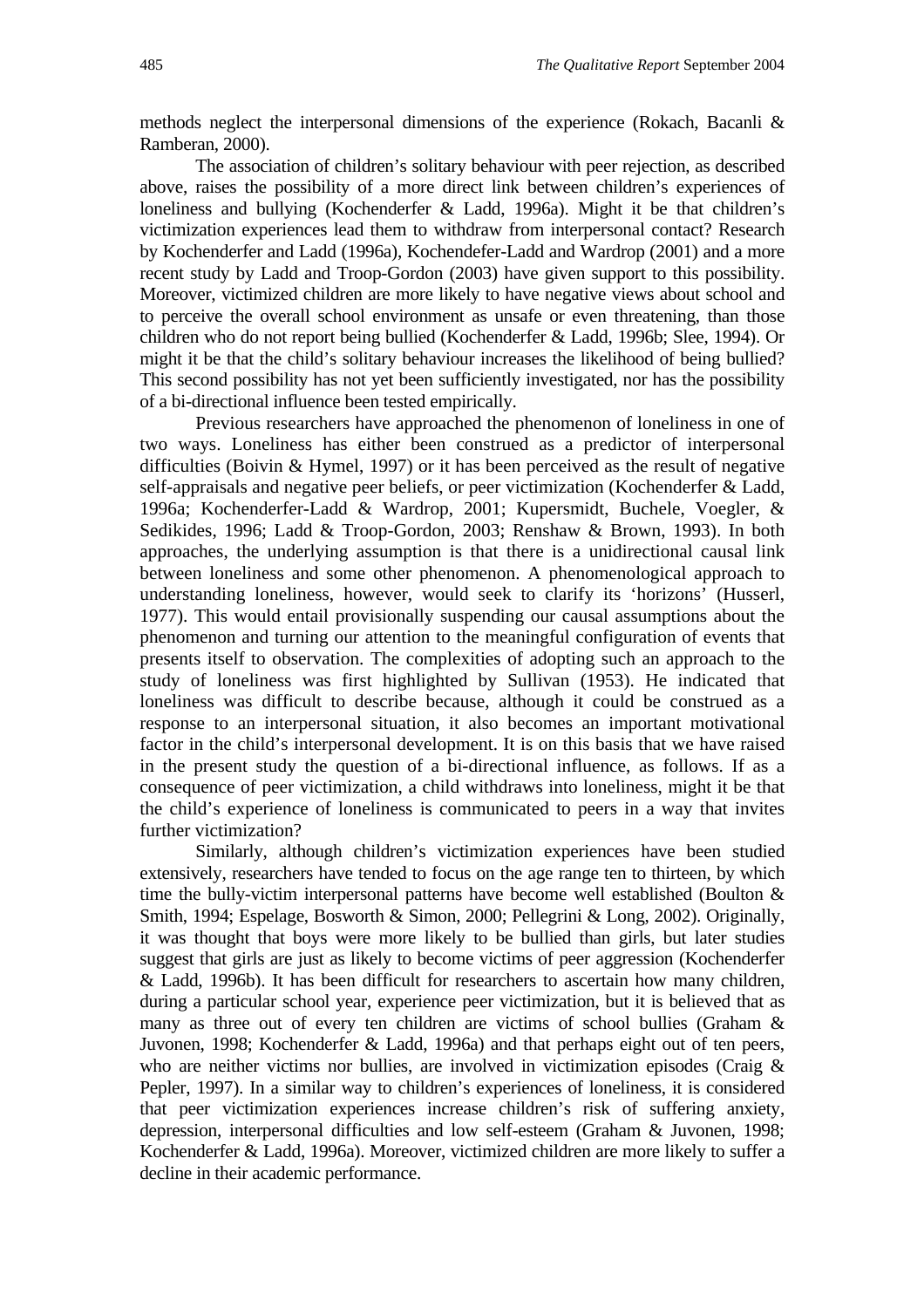There is, however, little evidence to suggest that interventionist strategies to reduce bullying in secondary schools have had a significant impact on children's subsequent psychosocial adjustment problems (Kochenderfer-Ladd & Wardrop, 2001). Thus, without an understanding of how peer victimization patterns develop over time and the effects that these have on children's interpersonal relationships, any efforts to intervene may well be ineffective. Kochenderfer-Ladd and Wardrop (2001) have also noted that one of the unspoken assumptions about children's experiences of peer victimization is that adjustment difficulties, such as loneliness, would diminish if the bullying could be brought under control. However, according to these researchers, children who move from a victim to a non-victim status do not necessarily report feeling less lonely. This raises the question of whether it might be possible to investigate children's perceptions of their interpersonal world following an experience of victimization and the subsequent application of an interventionist strategy by a teacher. From a phenomenological perspective, it would be of particular interest to examine children's perceptions of the consequences of teacher interventions in response to known cases of bullying.

In conclusion, the experiences of loneliness and peer victimization in primary school children are as yet little understood. This becomes apparent when we consider that at present there have been no qualitative studies of the experience of loneliness and its relation to bullying in children aged six to ten years from an interpersonal perspective. The aim of the present study was to address this issue by investigating the experience of loneliness in primary school children, using the empiricalphenomenological method (Giorgi, 1985). In particular, we aimed to address the following research questions. First, given the opportunity to talk about their time at school, would primary school children be able to give a coherent narrative of the experience of loneliness? Second, what were children's perceptions of the essential interpersonal characteristics of loneliness? Third, what was the perceived relationship between children's experience of loneliness at school and their experience of being bullied? Finally, what is the relationship between the experience of loneliness at school and children's perception of the quality of teacher interventions?

#### **Method**

#### **Participants**

A total of 42 children were interviewed in several schools in the West London, Central London and Brighton areas. There were nine eight-year-olds  $(M = 8$  years, 6 months,  $SD = 4.1$  months, 20 nine-year-olds (M = 9 years, 6 months,  $SD = 3.19$ ) months) and 13 ten-year-olds ( $M = 10$  years, 4 months,  $SD = 3.64$  months). There were approximately equal numbers of boys and girls in all age groups. Children were from various ethnic backgrounds and levels of economic standing. The largest proportion of children consisted of White-British, followed by smaller groups of Asian, Black-British, Hispanic and Eastern European.

#### **Procedure**

Children were interviewed individually in a quiet area of their school for approximately 20 minutes. The interview took a semi-structured format. That is, although children were encouraged to speak freely about their experience of loneliness at school, all children were asked a series of set questions. Some of these questions were direct requests for information about the experiences of loneliness and bullying, and some of the questions were designed to elicit general descriptions of the children's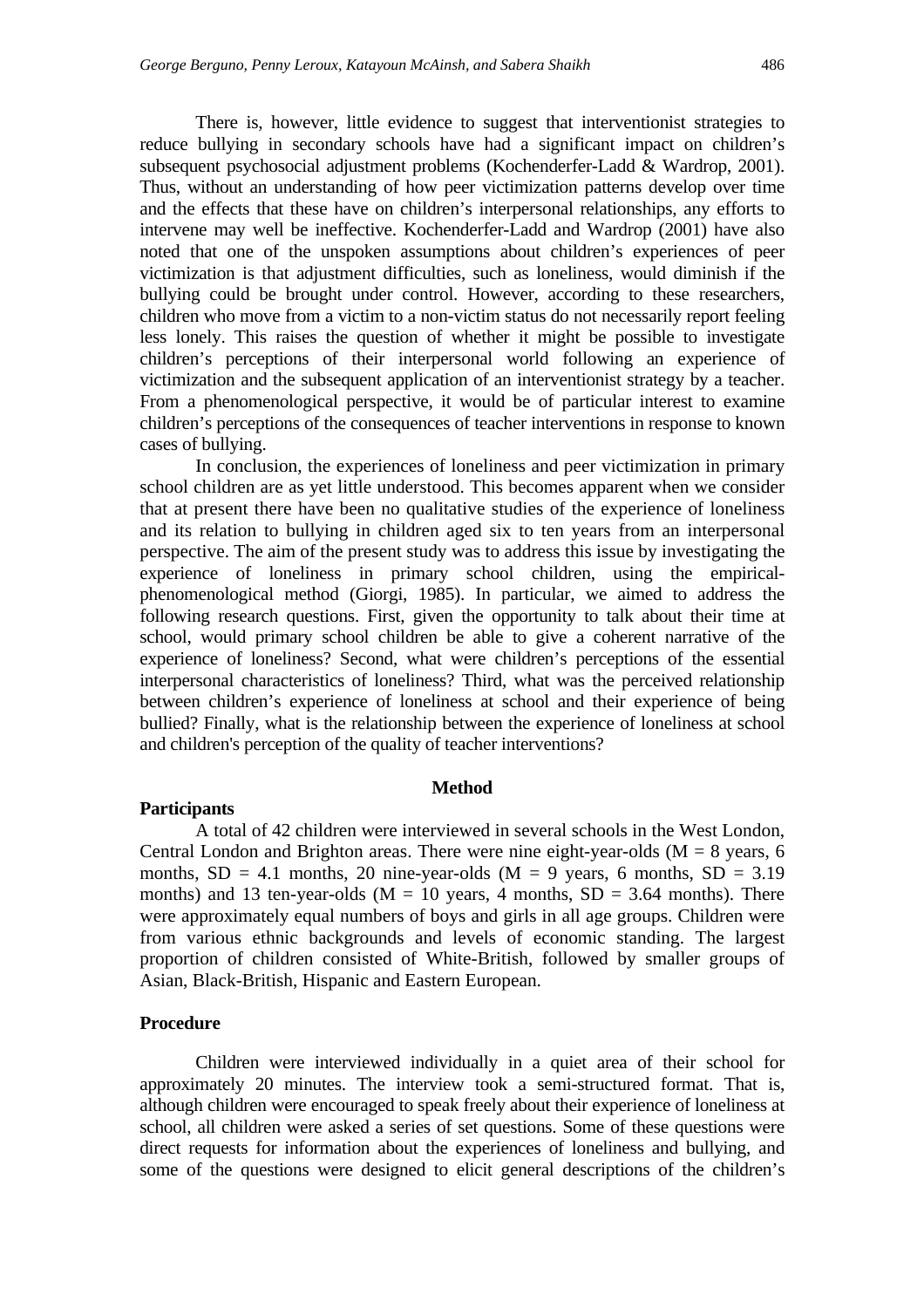interpersonal life at school. All questions were carefully phrased in simple language, as follows. First, all children were asked, "Have you ever felt lonely at school?" If a child answered yes to this question, they were then asked to provide a description of their experience of loneliness: "Can you tell me more about your feeling of loneliness?" If the child answered in the negative, they would then be asked to describe their experiences at school in a general way: "Can you tell me what school is like for you?" Next, children were asked, "What happens when you feel lonely at school?" This question allowed us to examine the children's perceptions of the consequences of their experience of loneliness. Furthermore, all children were asked, "Have you ever been bullied at school?" Children who responded in the affirmative to this question were then asked, "Please tell me more about how you were bullied." Children who responded in the negative were then encouraged to describe their friendships and play companions: "Please tell me about your friends at school and the children you play with." Children who described themselves as having been bullied were further asked to explain the consequences to them of experiencing peer aggression. The question was phrased using a temporal marker, as follows: "Can you tell me what happens to you after you are bullied?" Children were also asked to describe how teachers responded to the knowledge that they had been bullied: "What do the teachers do when they find out about the bullying?" as well as to give their perceptions of the consequences of teachers' interventions: "Do you think that what teachers do stops the bullying?"

#### **Analysis**

Children's descriptions of loneliness and peer victimization were analysed rigorously according to the systematic steps of the empirical-phenomenological method (Giorgi, 1985), whereby each child's narrative was divided into meaning units. For each transcript, meaning units that repeated material or were considered irrelevant to the experience were eliminated, leaving the most essential and coherent descriptions of the experience of loneliness. The final part of the analysis consisted in the transformation of children's narratives into psychological language, followed by a synthesis of the transformed meaning units into a general description of the situated structure of loneliness. To ensure analytic rigour, we proceeded as follows. Three of the four researchers who were involved in this project carried out the interviews. They also transcribed the recordings and completed all steps of the analysis, as recommended by Giorgi (1985). These analyses were then passed on to the fourth researcher, who then checked that all the transformations of the original narrative had been systematically and reliably carried out. It was also decided that special attention needed to be given to the following procedures: the identification of meaning units and themes, the transformation of children's descriptions into psychological language, and the identification and coding of children's attributions. The rationale for giving special attention to these aspects of the empirical-phenomenological method was to ensure that we were not imposing our own biases or preconceptions onto the data. Thus two researchers were involved in the analysis of each transcript. These researchers had to agree on all the critical aspects of the analysis before it could be considered complete.

As a brief example of the use of the empirical-phenomenological method, we give the following excerpt from one of the interviews. The child being interviewed, "Delta," was one of the youngest participants (aged 8):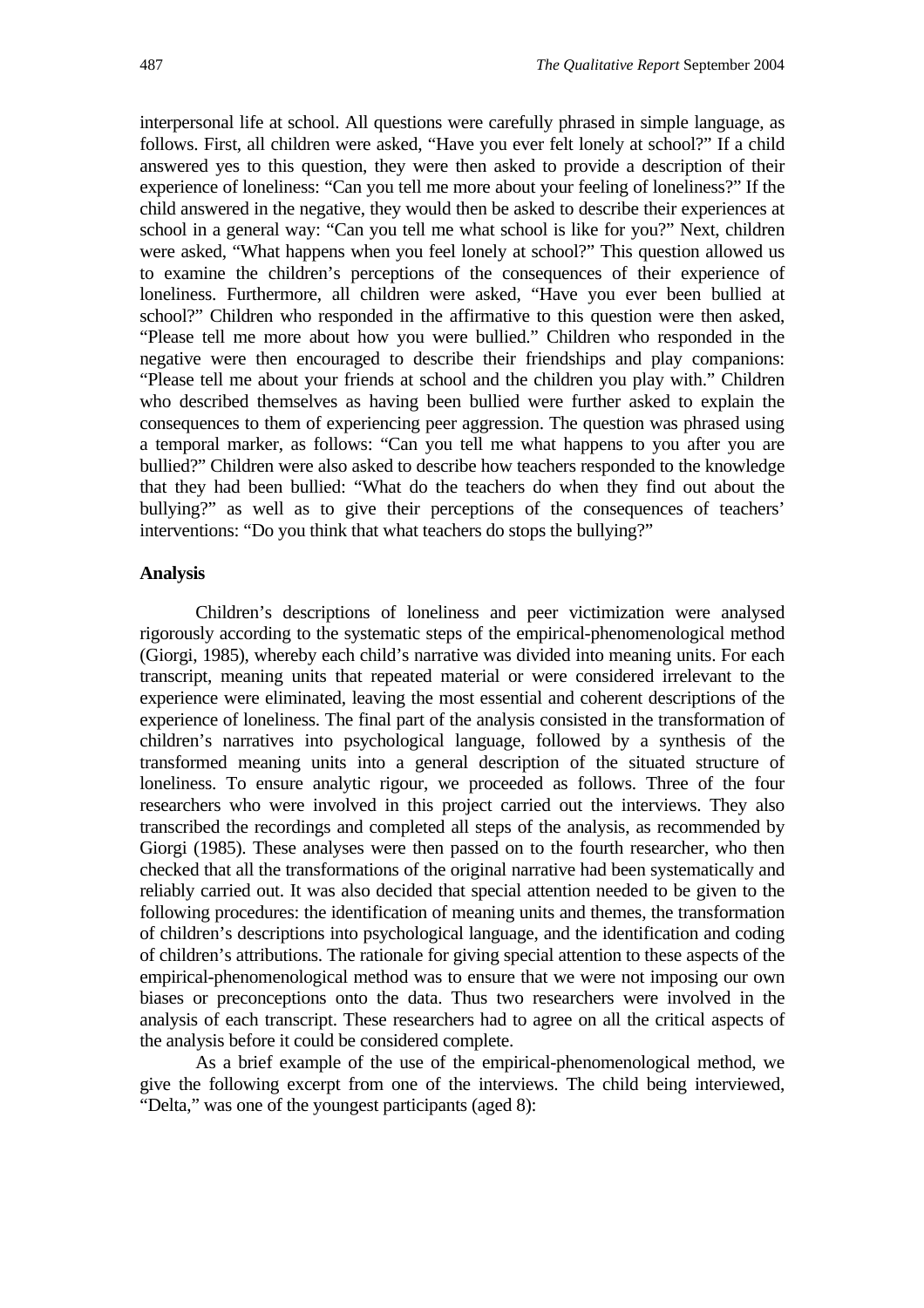Interviewer: Have you ever felt lonely at school?

Delta: Once I was. I was in year two and then, I guess, I just sat down in bench and teacher and I played. I am in year three. I just used to sit in a bench and watch the children play, I didn't really actually play with them. The children didn't really, actually, really want to play with me. No, they didn't. But after I became in, it was the last term I have been in year two, they all came to like me and they all wanted to play with me. And then there was a fight, who wanted to play with me, yes, and that and there is still a fight. It's about who is my friend and who is not!

In this example, we have given the child's narrative in its original form, including grammatical and referential inaccuracies. For example, the meaning of the phrase "but after I became in…" is not immediately clear until the child has completed the sentence, whereupon the interviewer was able to see that it was a reference to the child's integration into play activities with other children. The first step in the empiricalphenomenological method consists in identifying the meaning units, as follows:

1. Once I was. I was in year two

2. and then, I guess, I just sat down in bench and teacher and I played.

3. I am in year three.

4. I just used to sit in a bench and watch the children play

5. I didn't really actually play with them.

- 6. The children didn't really, actually, really want to play with me. No, they didn't.
- 7. But after I became in, it was the last term I have been in year two
- 8. they all came to like me and
- 9. they all wanted to play with me.
- 10. And then there was a fight, who wanted to play with me, yes
- 11. and that and there is still a fight.
- 12. It's about who is my friend and who is not!

The next step in the analysis consists in identifying those meaning units which are not relevant to the phenomenon under study, in this case, loneliness. In this particular example, it was deemed that all of the meaning units contributed to understanding the child's experience, including the child's indirect references to her age (she was in year three). However, meaning unit 3 was moved to a later sequence for the sake of narrative cohesiveness. Moreover, it is clear that the child's phrasings in meaning unit 6 were repetitious. The next step in the analysis consists in re-describing the child's narrative, leaving only the most essential characteristics of the phenomenon, as follows: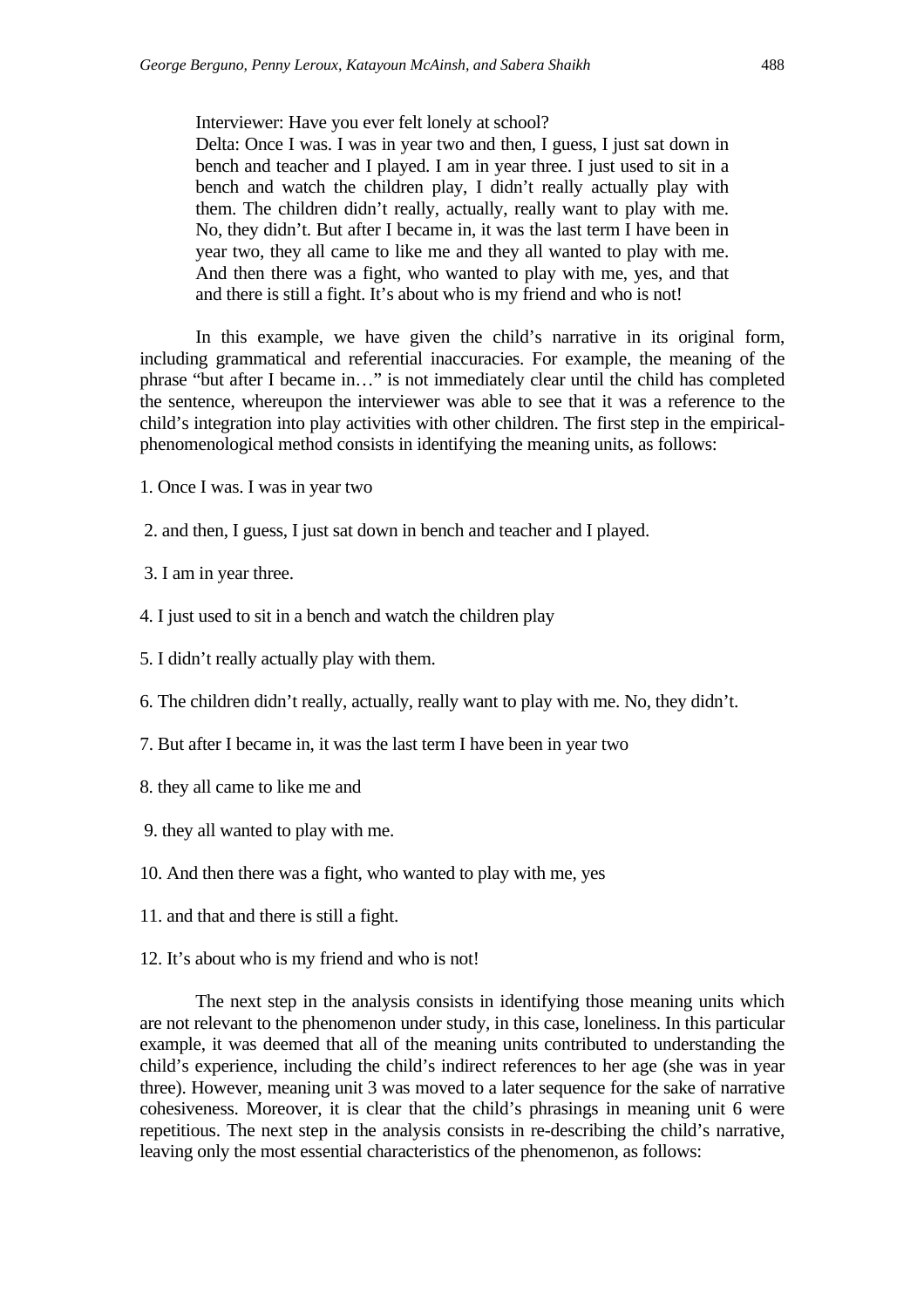Once, when I was in year two, I just sat down on a bench and teacher and I played. I just used to sit on a bench and watch the children play, I didn't really actually play with them. The children didn't really want to play with me. But in the last term of year two, after I became in [with the other children], they all came to like me and they all wanted to play with me. And then there was a fight about who wanted to play with me, and there is still a fight. It's about who is my friend and who is not!

In the re-description of the child's narrative that we have just given above, it can be seen that redundant statements, as well as repetitions have been eliminated. Moreover, we have made minor grammatical corrections, wherever these did not significantly alter the narrative meanings. The identified themes for this portion of the analysis were *no one to play with*, *peer exclusion* and *friendships (lack of)*. The child's last statement was considered to be an indirect causal attribution and was noted separately as such. That is, the child was claiming that loneliness is about not having any friends. We are now in a position to proceed to the next step of the analysis, which consists in transforming the narrative into simple psychological language. Here, we shift from a first-person account of the phenomenon, to a second-person narrative, as follows:

When Delta was in her second year, she found herself playing with the teacher, but not with other children, as they excluded her from their play activities. Later, the children accepted her into their play circle and competed for her company. Thus, Delta discovered that loneliness was about not having friends to play with.

It can be seen, from the example given above, that the steps of the empiricalphenomenological method engage the researcher in the process of taking a raw narrative, identifying the most essential elements and themes, and re-describing the participant's experience into a more condensed narrative with a psychological content. In the illustrative example given above, we have not provided the last step of the analysis (the general description), as that would involve a complete analysis of the entire transcript. It suffices to note that once the researcher has transformed the participant's entire narrative into a series of transformations into psychological language, these transformations are themselves condensed into a general description that aims to express what is most essential about the participant's overall experience.

However, it must be pointed out that the present study introduced two modifications of the empirical-phenomenological method. First, we gave preference to the use of a semi-structured interview format instead of an unstructured one, as practised by phenomenologists (Giorgi, 1985; Moustakas 1994). The rationale for this first modification was that we were interested to go beyond children's descriptions of loneliness. In this way, it was expected that a preliminary model of the development of childhood loneliness at school might emerge. Thus, not only did we keep a careful record of children's responses to each question, but we also took careful note of children's attributions. These included: children's implicit and explicit attributions of causality, attributions of praise and blame, and finally, children's perceptions of the consequences of certain actions (both their own and that of others). Second, an additional step was added to the analysis, which consisted in identifying major themes pertaining to loneliness and children's victimisation experiences. This part of the analysis was completed prior to the transformation of children's narratives into psychological language. The rationale for this second modification comes from a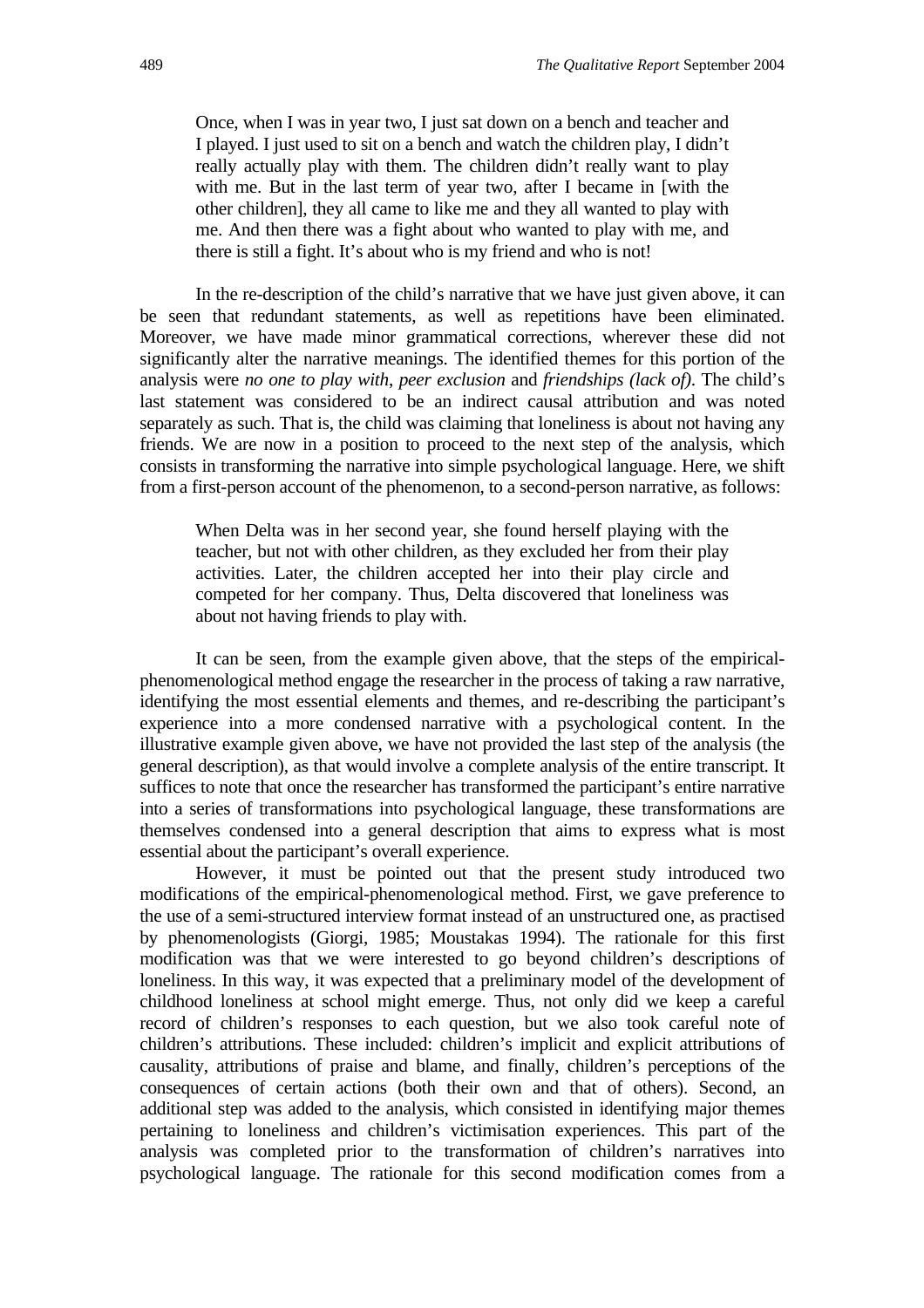number of sources. To begin with, there was our own previous research experience using the empirical-phenomenological method, which has as one of its aims to take participants' naïve descriptions of everyday experiences and to transform them into more compact and coherent temporal narratives. We have found that the identification of key narrative themes significantly facilitates this process. Moreover, our thinking was guided by the phenomenological principle that a person's experiences need to be elucidated in the context of their life-world (Schutz, 1997). In our experience the clarification of narrative themes greatly facilitates this aspect of the phenomenological investigation.

#### **Results**

First, we provide descriptive results for the fixed interview questions. Of 41 children who answered the question on loneliness, 33 (80%) claimed to have experienced loneliness at school. Children's accounts of loneliness were confined to playtime (recess), and included descriptions of losing a best friend, of being excluded from play and from interpersonal situations, as well as being inactive and preoccupied with their own thoughts. Twenty-eight (68%) of 41 children described themselves as having been bullied in one form or another. In most cases, bullying took the form of being called names on a regular basis, or of being humiliated in an interpersonal context. But in other cases, bullying escalated to include physical aggression. Overall, out of the 29 reported cases of bullying, teachers intervened on only 18 occasions (62%). However, in almost all cases of non-intervention teachers were simply not aware that bullying had occurred. Nevertheless, children's perceptions of the consequences of teacher interventions were that they were on the whole not effective, except in the short-term. Specifically, only 3 of the 18 cases of teacher interventions were considered to be effective by the children (17%), that is, that bullying did not reoccur.

A careful examination of the descriptions of the loneliness as given by the children revealed that they considered the main characteristic of loneliness to be a lack of interpersonal connectedness. In particular, loneliness for a child consisted in either the lack of a playmate or, more specifically, it was defined as the absence of a very special friend. Shelley, aged 9, described her loneliness such, "Sometimes it's because I'm only really friends with people in my class, and sometimes they're playing games I don't want to play, so I go sit down and think about the day until they play something different." Moreover, children pointed out that loneliness was further associated with boredom, inactivity and a passive attitude to their environment, such that they were little inclined to initiate contact with other children. Coral, aged 10, described this process as:

…being lonely is really boring. In the playground, like it's all right unless we start an argument and then it goes a bit weird…It hasn't happened for absolutely ages but I usually sit on the wall and think about ways to make up.

All descriptions of loneliness were focused on children's interactions in the playground and were not related to events in the classroom.

Children's perceptions of the origins of their experience of loneliness included interpersonal conflict, separation from a special friend and bullying. In most cases, the separation from the special friend was itself a result of complex interpersonal conflicts with other children. For example, some children reported that their special friend had been taken away from them by other children, so that they were left without a regular playmate. Annabel, aged 9, reported: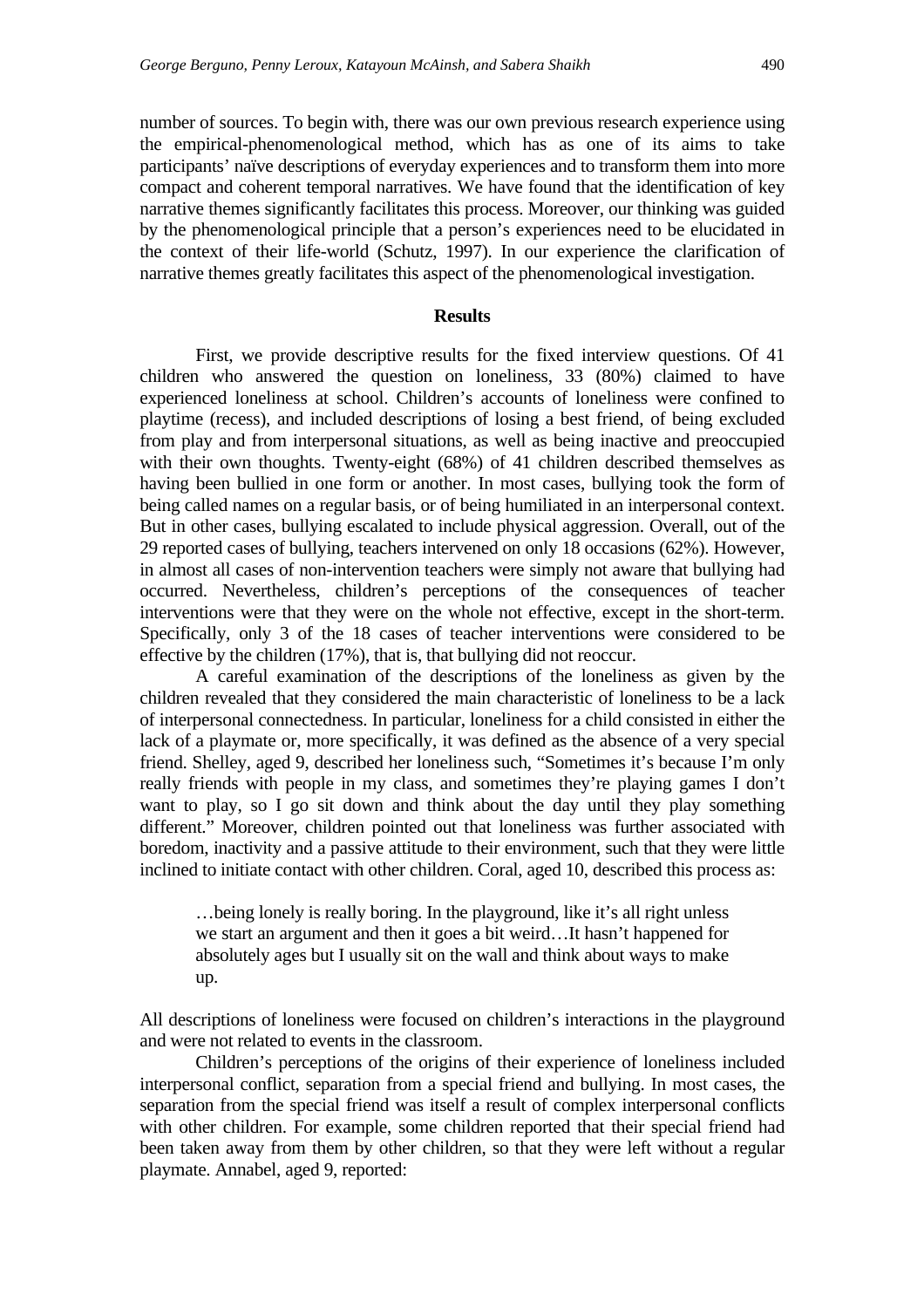I get lonely when I'm playing with people and Katy comes and takes them away. She's a student. I'm playing with my best friend and she just pulls my friend away, saying come on let's go and play a game. I play with someone else then.

In some cases, loneliness followed a period of being bullied. A minority of children reported that they would then search for a new companion, but in most cases children described themselves as accepting their situation, even as they fantasised about repairing the friendship or planned new activities to keep themselves busy. Nathaniel, aged 10, gave a good description of this phenomenon:

When I'm bullied, I can't do nothing about it. If I punch them they're just going to give me more than a black eye. Sometimes, they say stuff about me. Sometimes it's just that, but other times they hit me. And then I find myself alone and I go and sit on a bench and watch other people play.

Children's descriptions of the consequences of prolonged loneliness was that it led to new interpersonal difficulties and in some cases, being isolated during playtime made them vulnerable to victimization by other children.

A detailed examination of children's descriptions of bullying revealed four kinds of victimization: ridiculing a child's physical appearance or family name or ethnic origins, physical aggression, malicious gossip and the destruction or stealing of another child's personal property. It is interesting to note that children indicated that being ridiculed was not necessarily an example of bullying, unless it was a regular and persistent event. Casey, aged 10, explained it in the following manner: "I've been called a few names, but not like properly bullied. Properly bullied is when everyone is always horrible to you all the time." Similarly to their descriptions of loneliness, all descriptions of bullying were focused on children's interactions in the playground and free time. Children identified two kinds of situations that sometimes led to bullying: interpersonal conflict and loneliness. A careful examination of children's descriptions of the process of victimisation revealed that these two conditions were related. For example, it sometimes happened that a friendship was ended because of interpersonal conflicts with other children. Then, the child who remained most isolated following the break-up of the friendship became vulnerable to victimization.

In most cases, children informed teachers of their experience of being bullied. In a small number of cases, children unsuccessfully attempted to ignore bullying in the hope that it would end. Others attempted to negotiate a resolution with the bully, with the help of a teacher. Most of the children who claimed no experience of being victimized reported having a large number of friends. Children's descriptions of the consequences of teacher interventions revealed several interesting findings. In most cases of teacher non-intervention, children reported an increase in feelings of loneliness and isolation. Cai, aged 10, gave a moving description of this process:

Teachers don't normally do anything because I don't normally say. I just try my best to ignore it, not that that ever works. No! I just get bullied, so I normally try to find something to do like help out other teachers or something or I just sit in a quiet area and do some drawing. There are some benches I quite often go there. Sometimes if I don't feel like drawing I just walk around in circles.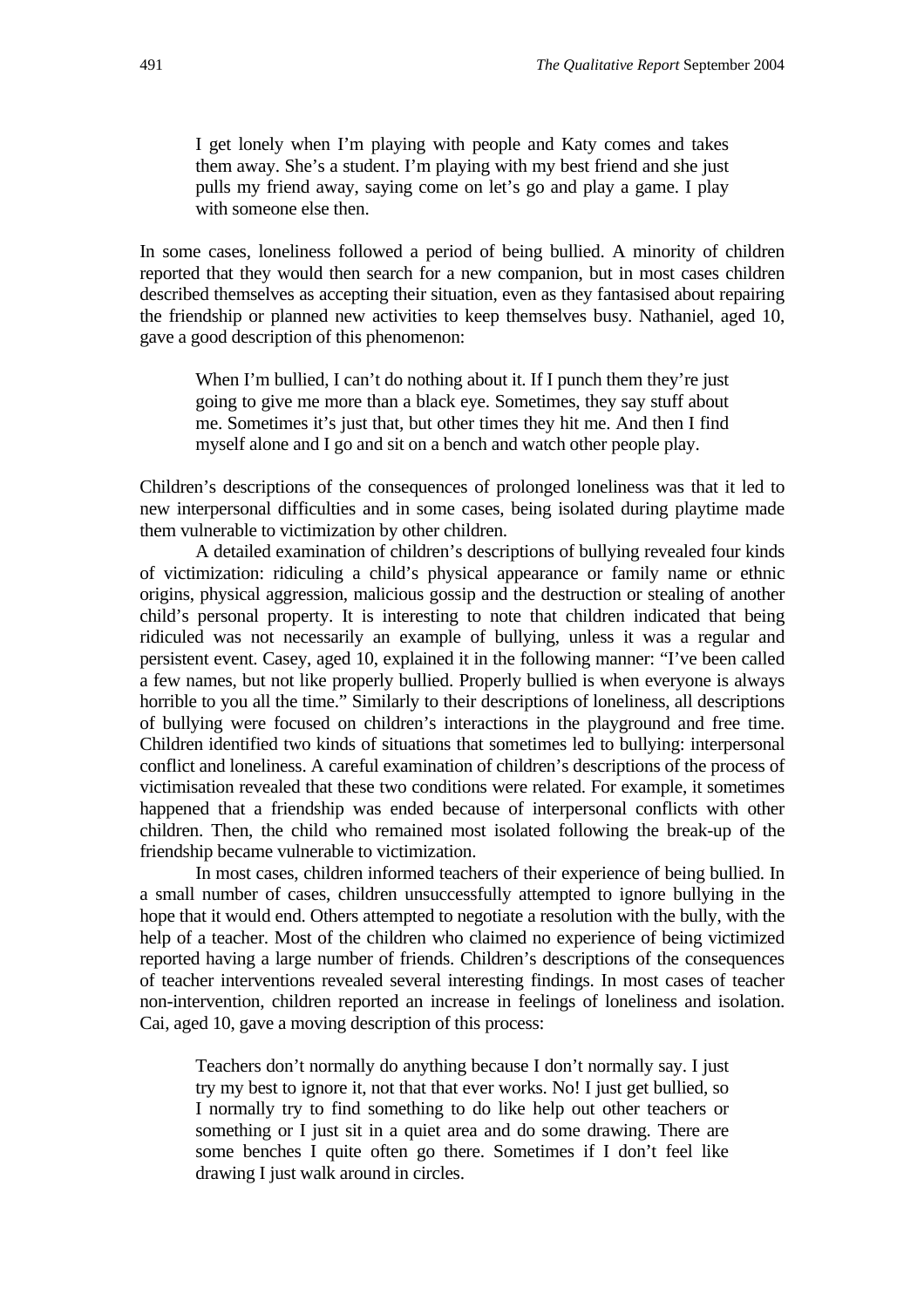A small number of children responded to teacher non-intervention by physical retaliation directed at the bullies, a strategy which in most cases succeeded in bringing the pattern of victimization to an end. Most cases of teacher interventions consisted in punishing the children identified as bullies, but this was not perceived by the victims as being an effective strategy in the long-term. A typical description of this situation is given by Luka, aged 9, a victim of peer victimization:

Teachers talk to the bully and they tell them to stop it, but they carry on, so they take them to see miss H [the Head Teacher], and miss H has a talk with them. But they mostly start picking on me more because they know that like I told the teacher. Then, they just think great, now he's told the teacher and they're going to have a word with us. But they just carry on doing it.

Only on the occasions when teachers attempted to implement an interpersonal solution to the victimization, did the bullying cease.

#### **Discussion**

Four questions motivated the present study. First, we sought to determine children's understanding of loneliness from their spontaneous narratives. It was found that primary school children described loneliness in ways that are similar to an adult's conception of this phenomenon. In particular, the children experienced loneliness as the absence or loss of a very special relationship, a view which is supported by the psychoanalytic literature (Bowlby, 1969; Fromm-Reichmann 1959). Our second research question concerned the interpersonal characteristics, as well as the possible causal conditions of loneliness as perceived by the children. In our analysis of children's causal attributions, we were guided by the distinction between implicit and explicit causal attributions (Labov, 1997). Implied causality is generated through a series of temporal sequences, whereby one event is indirectly associated with another by means of an action sequence. Thus, Anna, aged 10 was implying that her not coming out to play led to her being teased when she stated:

Once my friends came home to ask about me but I pretended I wasn't there. My mother said 'she's not here. She is not coming out today', and they went. Then the next day I came back to school and they started teasing me.

In contrast, Manon, aged 9, made an explicit causal reference between bullying and loneliness when he said:

Sometimes kids bully me. They push me and call me names. Chicken, they call me chicken most of the time and sometimes they make fun of my surname and that makes me lonely because I haven't got any friends to play with.

Since, according to Labov (1997), implied causality is created primarily for the sake of the narrative structure, we only coded children's explicit causal attributions of causality. On this basis, we found that, besides the loss of a special playmate,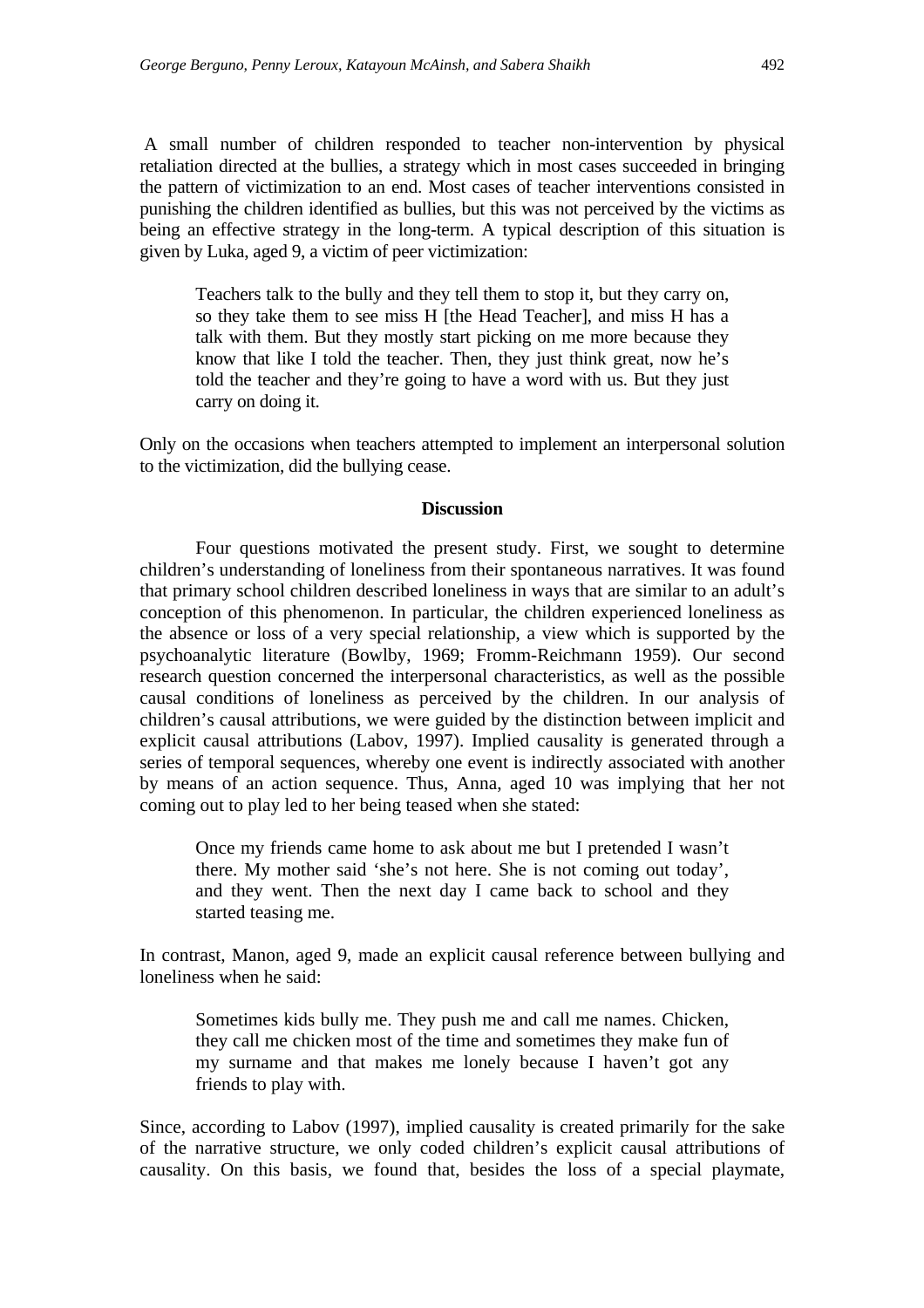loneliness for children was associated with a passive attitude to their interpersonal environment leading to boredom and inactivity.

Although the absence or loss of a special friend stands out as one of the causal conditions of loneliness, it was interesting to discover that children also perceived a clear association between their experience of loneliness and their experience of being bullied. This finding, which answered our third research question, indirectly supports recent studies by Hart et al. (2000) and Gazelle and Ladd (2003), who have provided evidence for the association between solitude and peer rejection in very young children. Finally, our findings indicated that, given the link between loneliness and bullying, the way in which teachers intervened in cases of bullying had an indirect but powerful influence on children's interpersonal experiences. Nevertheless, although bullying and particular kinds of teacher interventions may have contributed to a child's loneliness, it appears from our findings that it is equally correct to state that loneliness was a contributing factor to children's experience of being bullied. This last observation leads us to hypothesise a dynamic model of the association between loneliness and bullying, based on the findings reported in the previous section.

The proposed developmental model of the association between loneliness, bullying and the quality of teacher interventions is as follows (see Figure 1). At school, playtime (recess) allows children the opportunity to relate to each other with minimal intervention on the part of teachers. This is the time when children must initiate contact with others and negotiate play activities. Children who use this opportunity to establish a wide network of friends or playmates appear to be less vulnerable to loneliness and bullying. In contrast, children who invest in a small network of friends or who are more interested in establishing a special friendship with one other child are more likely to find themselves alone. This may occur because the special friend is away, or it may be the result of an interpersonal conflict such that the special friendship is ended. In the case of an end to the special friendship, a child may experience loneliness, followed by boredom and inactivity. In consequence, the lonely children spend most of their free time at school on their own, lost in their own thoughts, slowly developing a passive attitude to their school environment such that it becomes increasingly more difficult to initiate contact. There comes a point when the child's feelings of loneliness are not likely to be resolved without some intervention from another person.

A child who is perceived by peers to be alone may become the target of bullying, an experience which is likely to lead to an intensification of their experience of loneliness. The experience of peer victimization can take a number of forms. For example, it may be that the lonely child is initially teased, but that this teasing gradually develops into ridiculing the child's appearance or ethnic origins. It may be that peers resort to malicious gossip about the lonely child, which in turn may escalate into sustained physical aggression. But it is equally possible to find cases of bullying that began as physical aggression and later developed into more subtle forms of peer aggression. Once the child has experienced bullying, he or she is faced with the choice of either attempting to resolve the conflict on his or her own, or of informing the teacher. Teachers who fail to intervene and allow the bullying to continue are also contributing to the child's continued experience of loneliness.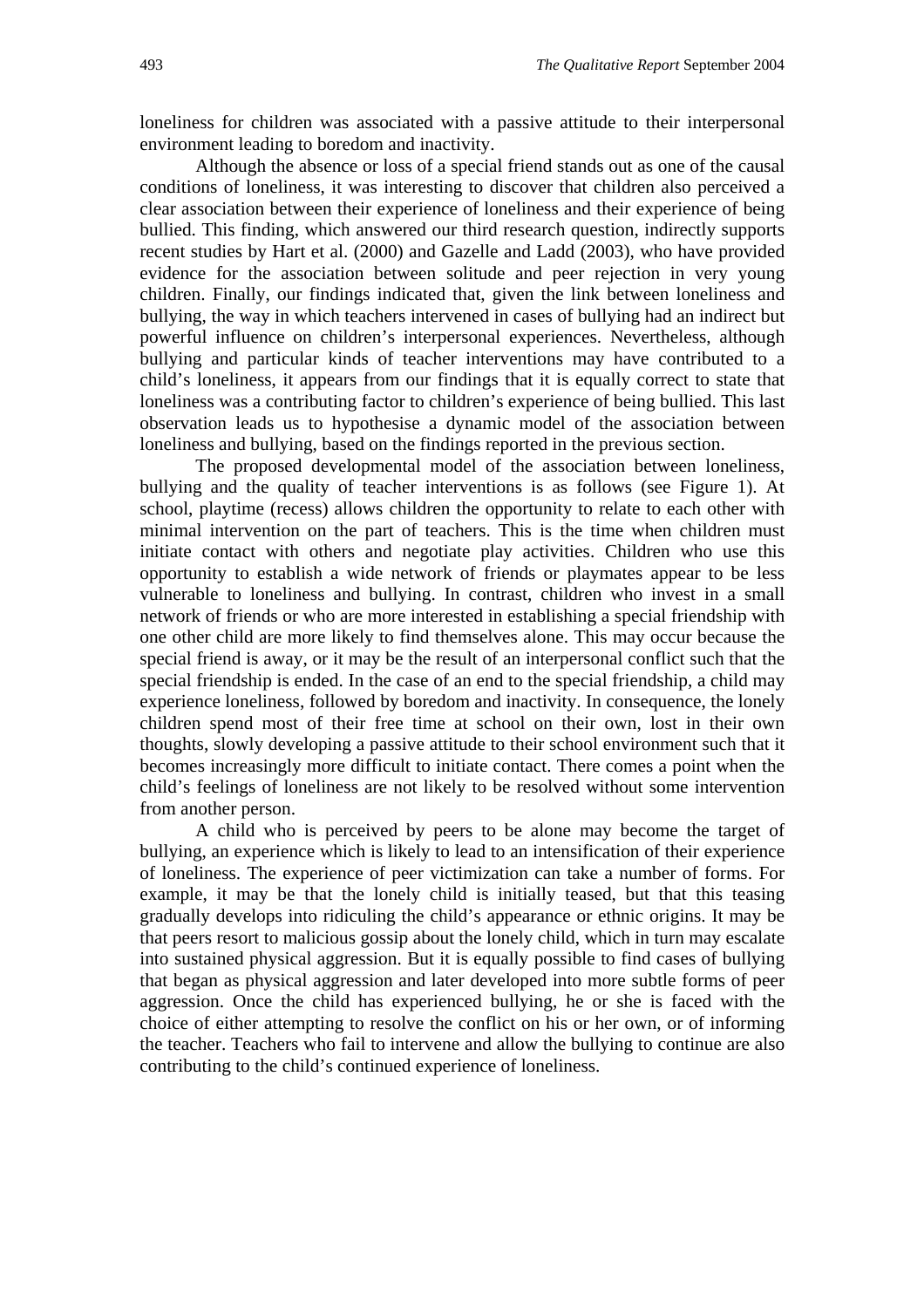#### *Figure 1.* Developmental Model Illustrating the Association Between Children's Experience of Loneliness at School and Bullying Episodes.

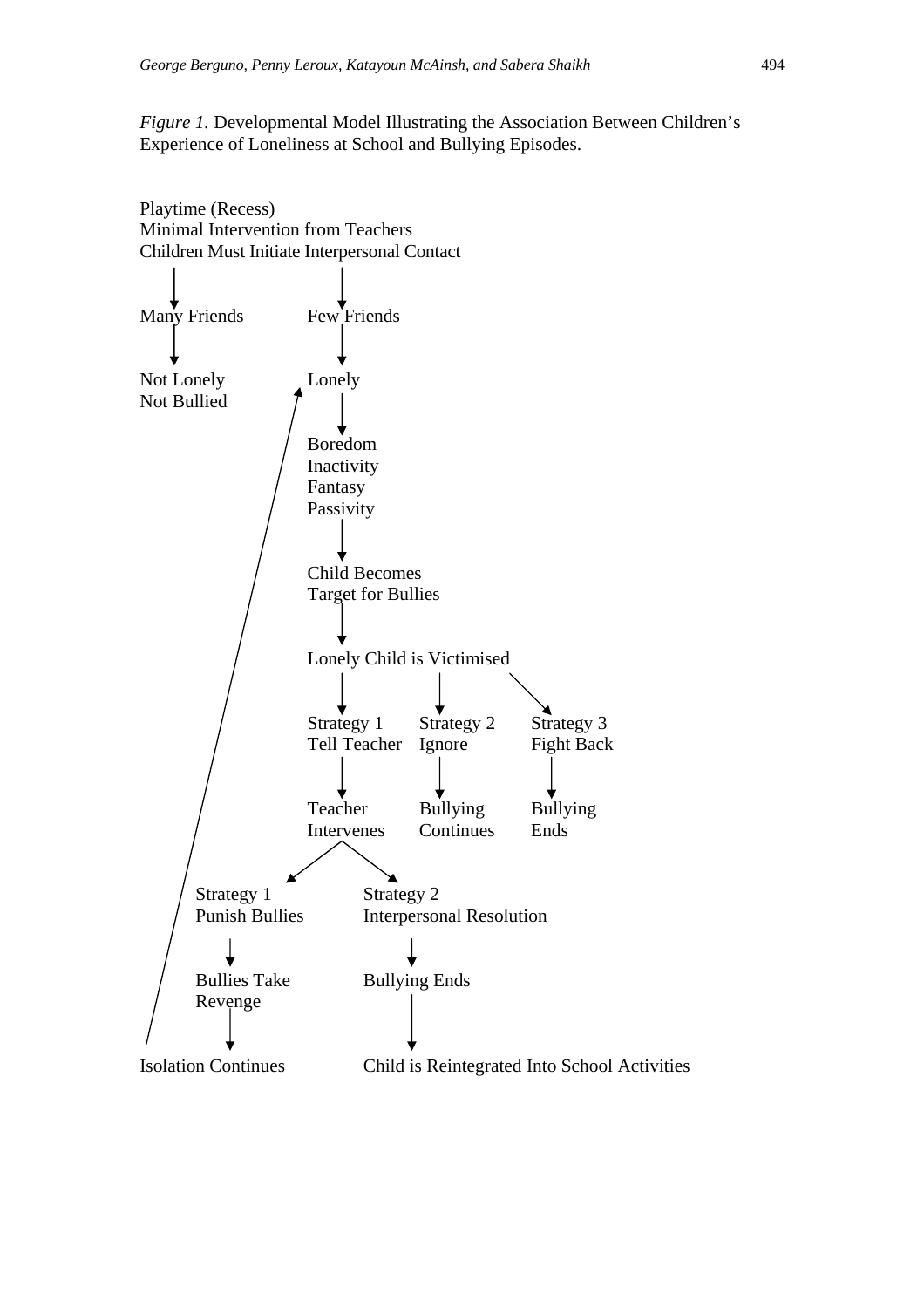Teachers who intervene by punishing the bullies are similarly contributing to the child's experience of loneliness since, according to our findings punishment is not an effective long-term strategy for dealing with instances of peer aggression. It would appear that the only effective teacher interventions are those that attempt an interpersonal resolution between victim and bully.

The developmental model outlined above, on the association between bullying, loneliness and the quality of teacher interventions, has been constructed entirely from a qualitative analysis of children's narratives of their experiences at school. This model has parallels with a recent longitudinal study by Ladd and Troop-Gordon (2003), examining the confluence of early behavioural dispositions, children's beliefs about self and peers, and psychological adjustment problems. Among their more significant findings, Ladd and Troop-Gordon (2003) found an indirect association between chronic friendlessness and loneliness, mediated by children's negative views of self, as well as negative assessments of peers. That is, children's negative views of peers' social orientations towards the self were directly related to loneliness. The researchers also found an indirect association between chronic peer rejection and loneliness, similarly mediated by children's negative views of self and peers. It is interesting to further note that Ladd and Troop-Gordon proposed that their findings indicate both direct and indirect relationship between peer victimization and loneliness. However, it must be pointed out that where Ladd and Troop-Gordon hypothesize a unidirectional account of the influence of peer victimization on children's experiences of loneliness, our findings suggest a bi-directional influence (see Figure 2).



*Figure 2.* Diagrammatic Representation of Bi-Directional Influence (Loneliness and Bullying).

Moreover, the Ladd and Troop-Gordon model describes the mediating influences in cognitive terms, whereas our model examines the interpersonal action strategies that children resort to in response to both loneliness and peer bullying.

The above observations therefore suggest that our model is in need of further empirical testing and there are a number of questions that may be raised at this point. Focusing on the experience of loneliness, one could enquire further into the links between children's strategies for choosing friendships and their family background.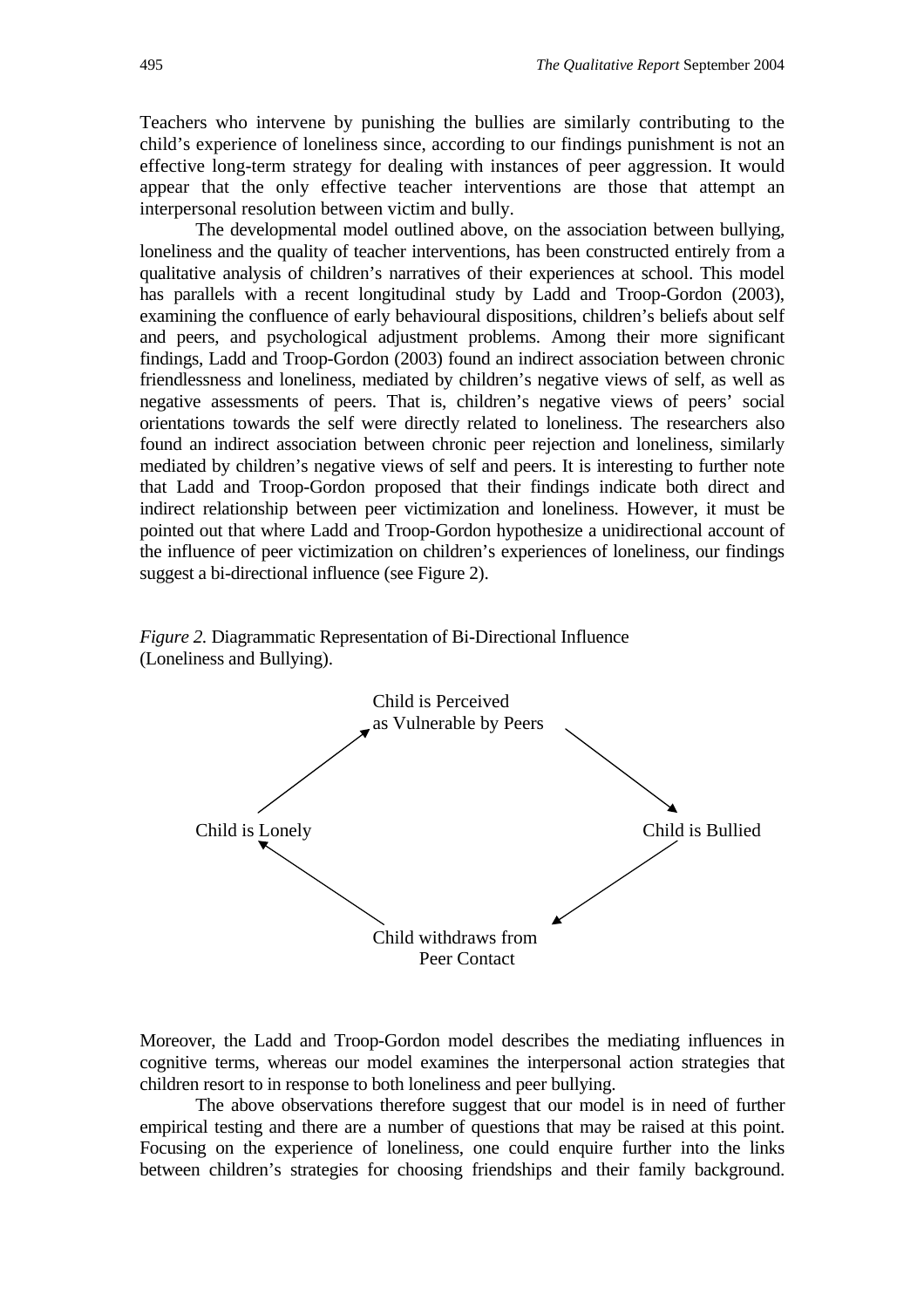Similarly, one could examine cross-cultural differences in the way children's friendships are established and the way that loneliness is experienced and coped with (Rokach & Neto, 2000; Rokach, Bacanli & Ramberan, 2000). One very important question raised by the present study is a methodological one, concerning the extent to which children's descriptions of their interpersonal experiences can be relied upon. For example, according to our findings 68% of all children claimed to have experienced some bullying at school. This figure appears to be rather high when compared to other studies in the literature, where the estimated rate of peer victimization has rarely exceeded 30% (Kochenderfer & Ladd, 1996a). Given this discrepancy, it could be argued that children have an understanding of bullying that is very wide and includes all forms of victimization. On this argument, children would not as yet have a clear understanding of what constitutes bullying. However, a careful examination of the transcripts indicated that children as young as eight years do indeed understand the concept of bullying and are fully aware of how bullying differs from other forms of interpersonal tension. An alternative and more plausible explanation is that previous studies have reported instances of peer victimization among older children, whereas the present study has focused on a much younger group. It may well be that higher estimates of victimization are to be found among children in the younger grades or that the high estimates obtained in the present study are due to the use of the phenomenological interview.

Reflecting on the overall process of researching children's interpersonal worlds as carried out in this project, we would like to comment on two issues, which for us represent major areas of learning as researchers. First, it strikes us from reading and working with children's narratives that their understanding of the experiences of loneliness at school has been greatly underestimated by contemporary developmental research. Moreover, developmental research in general attempts to understand children's knowledge-base as if it were independent of the intersubjective world of shared meanings. This observation leads us to propose that developmentalists interested in researching children's subjective understandings of interpersonal relations need, first and foremost, to undertake a life-world analysis (Schutz, 1997) that clarifies the taken-forgranted aspects of their everyday experiences. Second, it appears to us that although we were on the whole pleased with the modifications that we introduced to the empiricalphenomenological method, in the course of this research we became aware of a new difficulty. The empirical-phenomenological method (Giorgi, 1985) is based on the assumption that, before a more condensed and coherent narrative can be obtained from the participant's original narrative, the original must be broken down into component parts (the meaning units). However, it appears to us that the process by which the new narrative is arrived at does not in any way resemble the way the participant spontaneously constructs meaning in everyday life. In our view, this constitutes a major weakness to the empirical-phenomenological method, as it is applied in contemporary psychological research. This observation raises the possibility of searching for new ways by which children's narratives could be analysed (Labov, 1997; Labov and Waletsky, 1967). As a consequence of the present research, it is now our intention to develop a new empirical-phenomenological method of working with participants' descriptions of everyday experiences, in a way that would respect and capture their spontaneous attempts to communicate meanings (Berguno, 2003).

In summary, the present study set out to investigate children's understanding of loneliness at school. It was discovered that children as young as eight years have a clear understanding of loneliness and that the experience of loneliness is associated with particular interpersonal events. Specifically, children who invest in very few friendships are more likely to experience loneliness at school. Similarly, children who are bullied are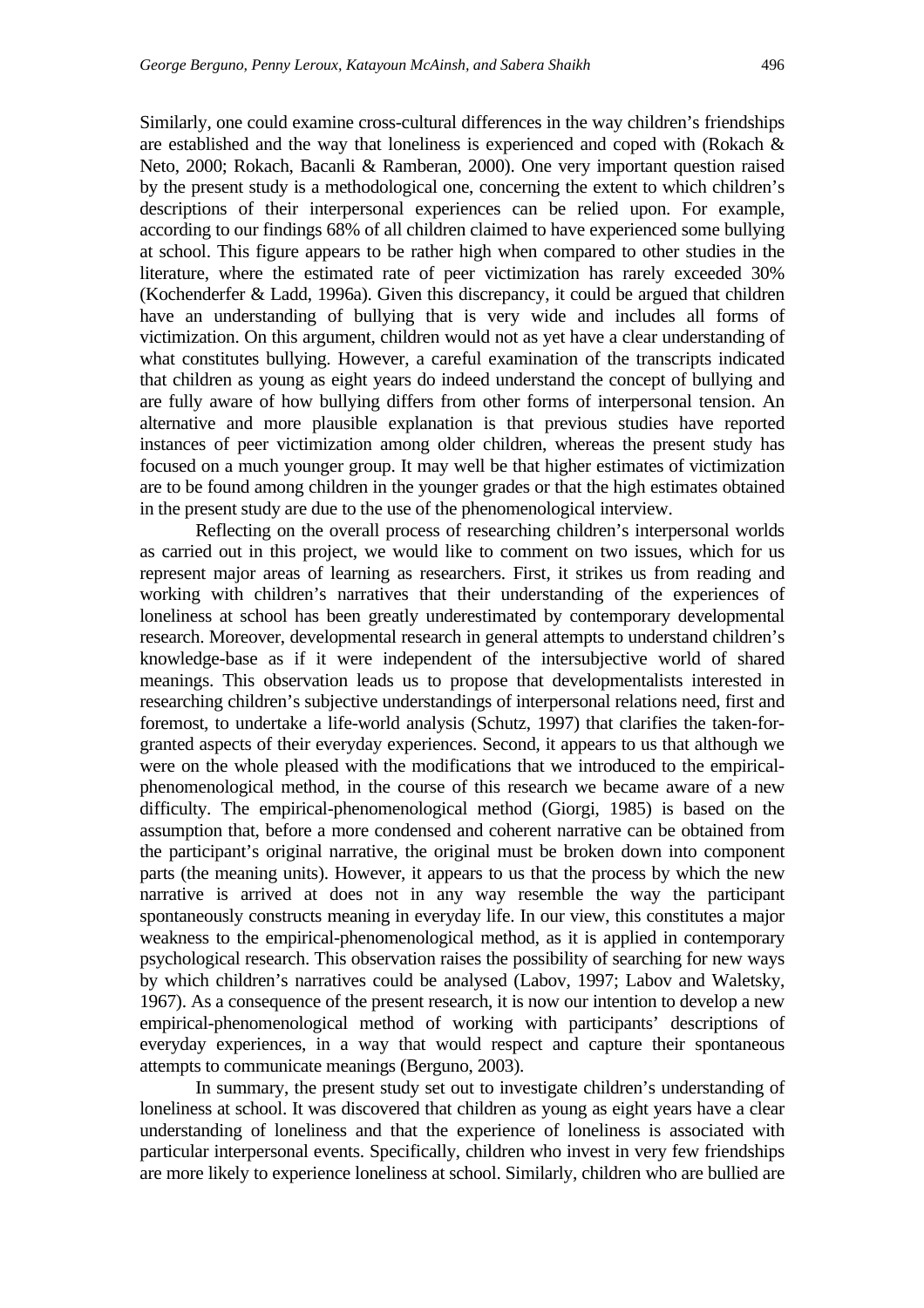more likely to become and remain isolated. An interesting finding was that teachers who are aware that a particular child is being bullied and who decide to intervene, are more often than not contributing to the child's experience of loneliness in indirect ways. A developmental model of the association between loneliness, bullying and the quality of teacher interventions was proposed and discussed.

#### **References**

- Ames, R., Ames, C., & Garrison, W. (1997). Children's causal ascriptions for positive and negative interpersonal outcomes. *Psychological Reports*, *41*, 595-602.
- Anderson, C., & Harvey, R. (1988). Discrimination between problems in living: An examination of measures of depression, loneliness, shyness and social anxiety*. Journal of Social and Clinical Psychology*, *6*, 482-491.
- Asher, S. R., Hymel, S., & Renshaw, P. D. (1984). Loneliness in children*. Child Development*, *55*, 1456-1464.
- Berguno, G. (2003, August). *Understanding self through others: An existentialphenomenological approach to human development*. Paper presented at the XIth European Conference on Developmental Psychology, Milan, Italy.
- Boivin, M., & Hymel, S. (1997). Peer experiences and social self-perceptions: A sequential model. *Developmental Psychology*, *33*, 135-145.
- Boulton, M. J., & Smith, P. K. (1994). Bully / victim problems in middle-school children: Stability, self-perceived competence, peer perceptions, and peer acceptance. *British Journal of Developmental Psychology*, *12*, 315-329.
- Bowlby, J. (1969). *Attachment*. New York: Basic Books.
- Brennan, T., & Auslander, N. (1979). *Adolescent loneliness: An exploratory study of social and psychological predispositions and theory* (Vol. 1). Bethesda, MD: National Institute of Mental Health.
- Cassidy, J., & Asher, S. R. (1992). Loneliness and peer relations in young children. *Child Development*, *63*, 350-365.
- Craig, W. M., & Pepler, D. J. (1997). Observations of bullying and victimization in the schoolyard*. Canadian Journal of Social Psychology, 13,* 41-59.
- Demir, A., & Tarhan, N. (2001). Loneliness and social dissatisfaction in Turkish adolescents. *The Journal of Psychology, 135,* 113-123.
- Espelage, D. L., Bosworth, K., & Simon, T. (2000). Examining the social environment of middle school students who bully. *Journal of Counseling and Development, 78,* 326-333.
- Fromm-Reichmann, F. (1959). Loneliness. *Psychiatry*, *22*, 1-15.
- Gazelle, H., & Ladd, W. (2003). Anxious solitude and peer exclusion: A diathesisstress model of internalizing trajectories in childhood. *Child Development, 74,*  257-278.
- Giorgi, A. (1985). *Phenomenology and psychological research*. Pittsburgh, PA: Duquesne University Press.
- Graham, S., & Juvonen, J. (1998). Self-blame and peer victimization in middle school: An attributional analysis. *Developmental Psychology*, *34*, 587-599.
- Hart, C. H., Yang, C., Nelson, L. J., Robinson, C. C., Olsen, J. A., & Nelson, D. A. (2000). Peer acceptance in early childhood and subtypes of socially withdrawn behavior in China, Russia, and the United States. *International Journal of Behavioral Development*, *24*, 73-81.
- Husserl, E. (1977). *Cartesian meditations*. (Dorian Cairns, Trans.). The Hague: Martinus Nijhoff.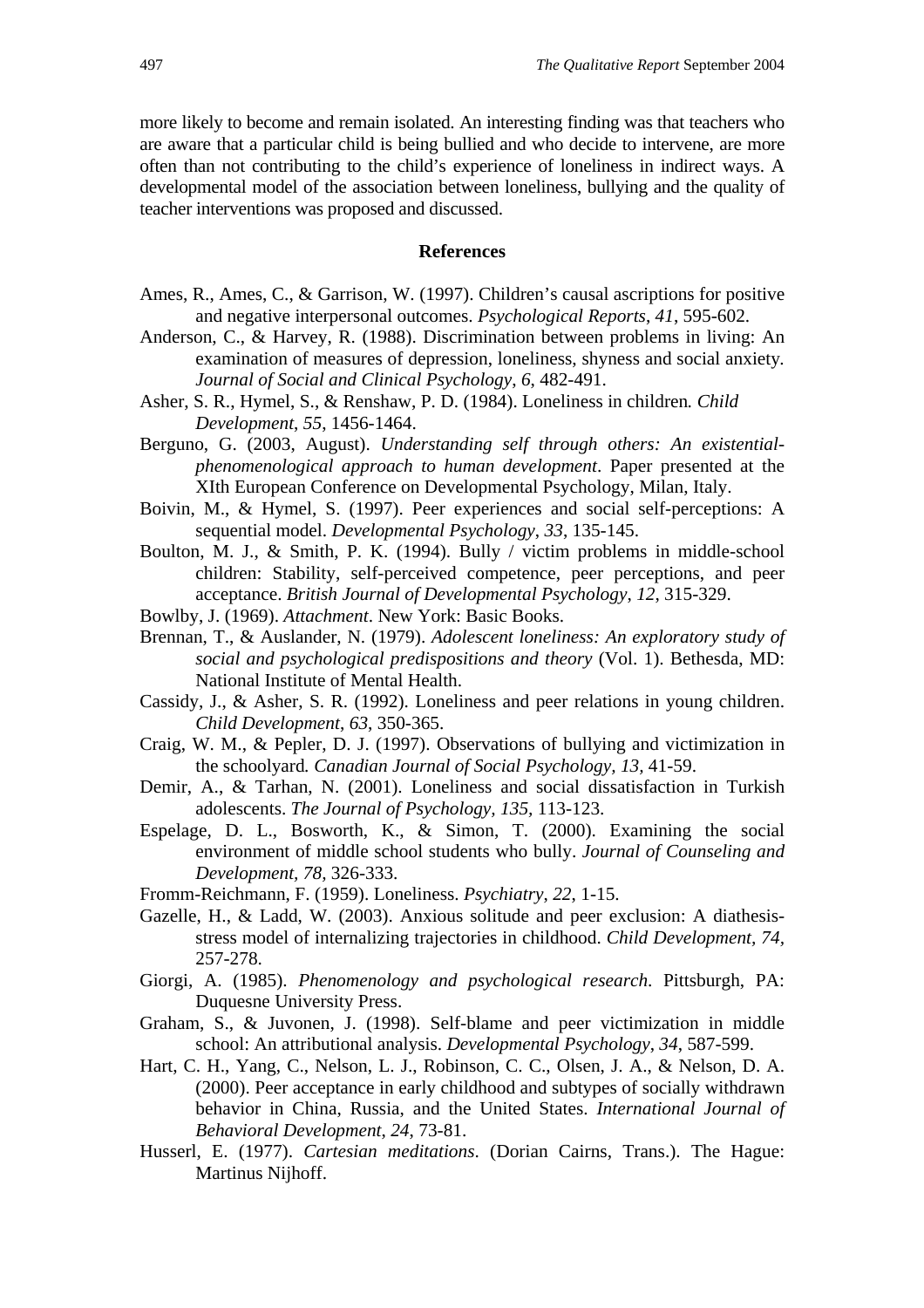Jaspers, K. (1970). *Philosophy* (Vol. 2). Chicago: University of Chicago Press.

- Klein, M. (1990). *Envy and gratitude and other works*. London: Virago.
- Kochenderfer, B. J., & Ladd, G.W. (1996a). Peer victimization: Cause or consequence of children's school adjustment difficulties? *Child Development*, *67*, 1305-1317.
- Kochenderfer, B. J., & Ladd, G. W. (1996b). Peer victimization: Manifestations and relations to school adjustment in kindergarten. *Journal of School Psychology*, *34*, 267-283.
- Kochenderfer, B. J., & Ladd, G. W. (1997). Victimized children's responses to peers' aggression: Behaviors associated with reduced versus continued victimization. *Development and Psychopathology*, *9*, 59-73.
- Kochenderfer-Ladd, B., & Wardrop, J. L. (2001). Chronicity and instability of children's peer victimization experiences as predictors of loneliness and social satisfaction trajectories. *Child Development*, *72*, 134-151.
- Kupersmidt, J. B., Buchele, K. S., Voegler, M. E., & Sedikides, C. (1996). Social selfdiscrepancy: A theory relating peer relations problems and school maladjustment. In J. Juvonen & K. R. Wentzel (Eds.), *Social motivation: Understanding children's school adjustment* (pp. 66-97). New York: Cambridge University Press.
- Labov, W. (1997). Some further steps in narrative analysis. *Journal of Narrative and Life History, 7*, 395-415
- Labov, W., & Waletzky, J. (1967). Narrative analysis: Oral versions of personal experience. *Journal of Narrative and Life History, 7*, 3-38.
- Ladd, G. W., Kochenderfer, B. J., & Coleman, C. C. (1997). Classroom peer acceptance, friendship, and victimization: Distinct relational systems that contribute uniquely to children's school adjustment? *Child Development*, *68*, 1181-1197.
- Ladd, G. W., & Troop-Gordon, W. (2003). The role of chronic peer difficulties in the development of children's psychological adjustment problems. *Child Development*, *74*, 1344-1367.
- Margalit, M., & Ben-Dov, I. (1995). Learning disabilities and social environments: Kibbutz versus city comparisons of loneliness and social competence*. International Journal of Behavioural Development*, *18*, 519-536.
- Moustakas, C. (1994). *Phenomenological research methods*. London: Sage.
- Moustakas, C. E. (1961). *Loneliness*. New York: Prentice Hall.
- Pellegrini, A. D. & Long, J. A. (2002). A longitudinal study of bullying, dominance, and victimization during the transition from primary to secondary school. *British Journal of Developmental Psychology, 20,* 259-280.
- Renshaw, P., & Brown, P. J. (1993). Loneliness in middle childhood: Concurrent and longitudinal predictors. *Child Development*, *64*, 1271-1284.
- Rokach, A., Bacanli, H., & Ramberan, G. (2000). Coping with loneliness: A crosscultural comparison. *European Psychologist*, *5*, 302-311.
- Rokach, A., & Neto, F. (2000). Coping with loneliness in adolescence: A crosscultural study. *Social Behavior and Personality, 28,* 329-342.
- Schutz, A. (1997). *The phenomenology of the social world*. Evanston, IL: Northwestern University Press.
- Slee, P. T. (1994). Situational and interpersonal correlates of anxiety associated with peer victimization. *Child Psychiatry and Human Development, 25 (2),* 97-107.
- Sullivan, H. S. (1953). *The interpersonal theory of psychiatry*. New York: Norton.